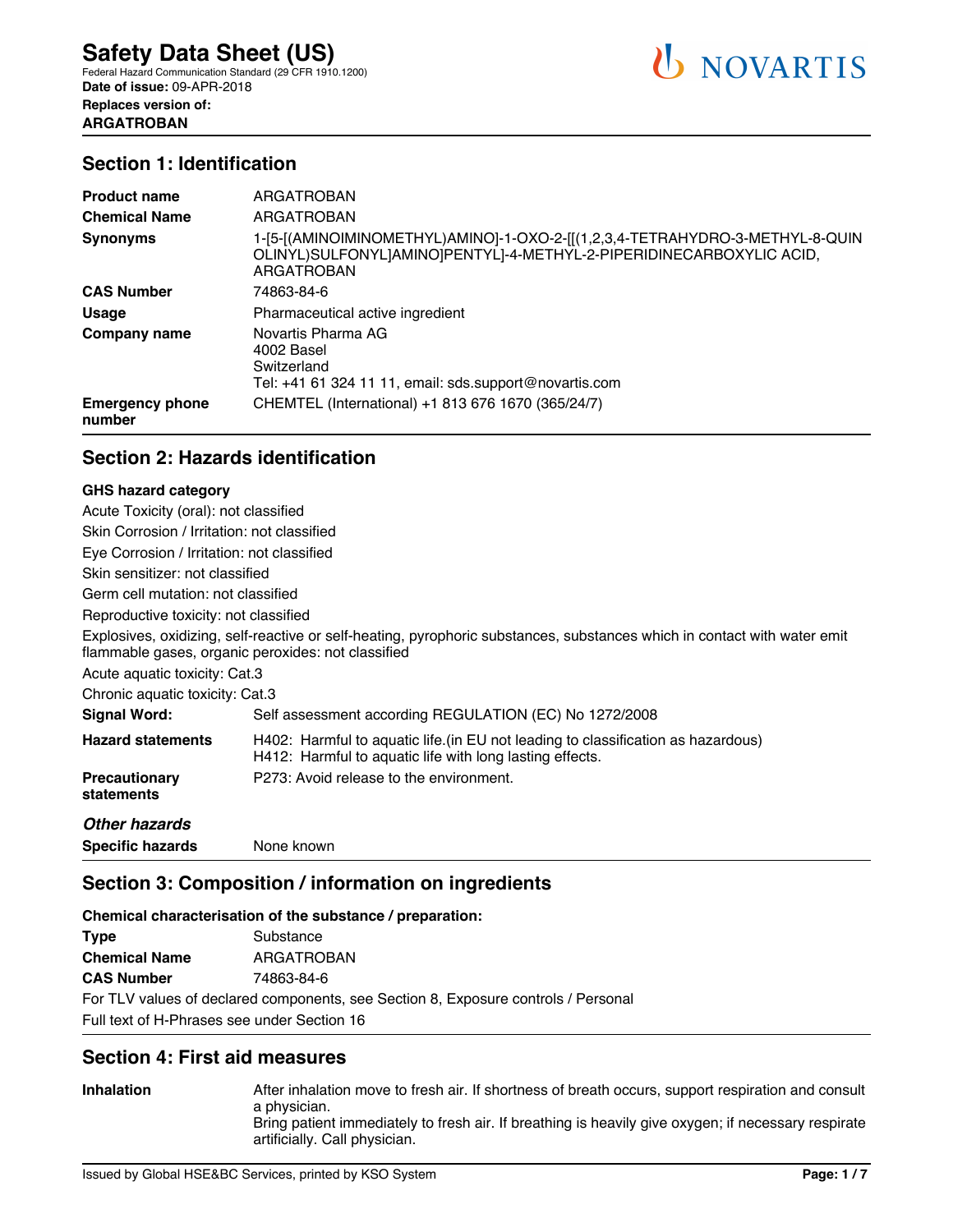**ARGATROBAN**

Federal Hazard Communication Standard (29 CFR 1910.1200) **Date of issue:** 09-APR-2018 **Replaces version of:**



|                                    | Consult a physician if irritating symptoms develop and persist.                                                                                                                                                                      |  |
|------------------------------------|--------------------------------------------------------------------------------------------------------------------------------------------------------------------------------------------------------------------------------------|--|
| <b>Skin Contact</b>                | Remove contaminated clothing. Rinse contaminated skin immediately with plenty of water and<br>soap and seek medical advice.                                                                                                          |  |
| <b>Eye Contact</b>                 | Immediately rinse eyes thoroughly with running water as long as possible (approx. 15 min).<br>Take injured quickly to factory medical center or call an ambulance (code word: eye accident).                                         |  |
| <b>Ingestion</b>                   | Do not induce vomiting. In case of consciousness wash mouth with water and let drink some of<br>water. Seek medical advice. Keep patient at rest. If swallowed, seek medical advice<br>immediately and show this container or label. |  |
| Self-protection of the first aider |                                                                                                                                                                                                                                      |  |

For personal protection see Section 8

Notes to Physician Apply general supportive and symptomatic treatment.

# **Section 5: Fire fighting measures**

| Media                                                        | <b>Suitable Extinguishing</b> Water spray or fog, foam, dry chemical powder, CO2, dry sand |
|--------------------------------------------------------------|--------------------------------------------------------------------------------------------|
| <b>Unsuitable</b><br><b>Extinguishing Media</b>              | No restrictions                                                                            |
| <b>Dangerous Combustion carbon oxides</b><br><b>Products</b> | nitrogen oxides<br>sulfur oxides                                                           |
| <b>Protective equipment</b><br>for firefighters              | Wear self-contained breathing apparatus and fire protective suite.                         |

### **Section 6: Accidental release measures**

| <b>Personal precautions</b>  | Avoid contact with skin, eyes and clothing.                                       |
|------------------------------|-----------------------------------------------------------------------------------|
| Environmental<br>precautions | Must not be released into sewers, drains or wells.                                |
| <b>Methods for cleaning</b>  | Transfer large quantities into a container, rinse the rest with plenty of water.  |
|                              | For personal protection see Section 8, for disposal considerations see Section 13 |

# **Section 7: Handling and storage**

| <b>Storage and Handling</b><br><b>Precautions</b>                                      | Open handling without suitable personal protective equipment must be avoided. Keep<br>container tightly closed in a dry, cool and well-ventilated place. Ensure efficient exhaust<br>ventilation when using this product                                                        |  |  |
|----------------------------------------------------------------------------------------|---------------------------------------------------------------------------------------------------------------------------------------------------------------------------------------------------------------------------------------------------------------------------------|--|--|
| For Industrial Hygiene Measures see Section 8, Exposure controls / Personal protection |                                                                                                                                                                                                                                                                                 |  |  |
| Technical measures/<br><b>Precautions</b>                                              | Handle product only in closed system or provide appropriate exhaust ventilation at machinery.                                                                                                                                                                                   |  |  |
| (fire/explosion)                                                                       | Preventive Precautions Take precautionary measures against static discharges. Avoid formation of dust. Keep away<br>from sources of ignition. Observe the usual precautionary measures required for chemicals<br>with dust explosive properties (Observe national regulations). |  |  |

# **Section 8: Exposure controls / Personal protection**

#### *Control parameters*

| List type                         | Value Unit        |              |  |
|-----------------------------------|-------------------|--------------|--|
| Occupational Exposure Limit (OEL) | 200<br>$\mu$ g/m3 | HHA Database |  |

#### *Exposure Controls*

**Industrial Hygiene** The personal protective measure may be adapted appropriately when working in closed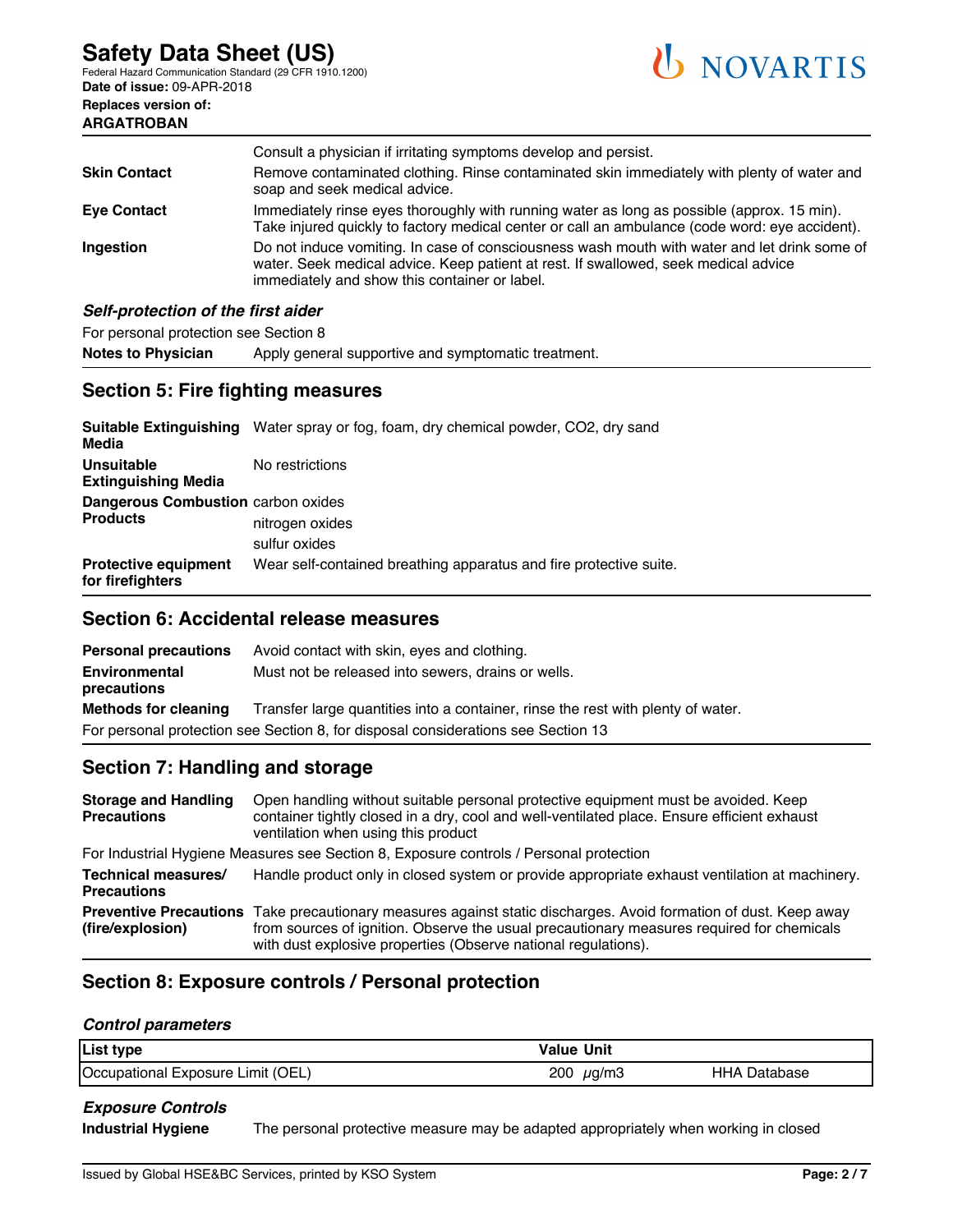Federal Hazard Communication Standard (29 CFR 1910.1200) **Date of issue:** 09-APR-2018 **Replaces version of:**

# **ARGATROBAN**



|                      | systems or under laboratory conditions.<br>Regular cleaning of equipment, work area and clothing.<br>Open handling at operator intervention points with local exhaust ventilation (e.g. downflow<br>booths).<br>Internal working procedures available to personnel covering personal hygiene, standard<br>cleaning, waste disposal and maintenance.<br>Personnel instructed and trained, regular refresher training established.<br>Double wardrobe must be available. |                                                                                                                                                                                                                                                                                                                                                                                                                                                                                                                                                                                                                                                                            |
|----------------------|------------------------------------------------------------------------------------------------------------------------------------------------------------------------------------------------------------------------------------------------------------------------------------------------------------------------------------------------------------------------------------------------------------------------------------------------------------------------|----------------------------------------------------------------------------------------------------------------------------------------------------------------------------------------------------------------------------------------------------------------------------------------------------------------------------------------------------------------------------------------------------------------------------------------------------------------------------------------------------------------------------------------------------------------------------------------------------------------------------------------------------------------------------|
| <b>Open Handling</b> | Respiration<br>Filter<br>Eye<br>Hand<br>Glove Material                                                                                                                                                                                                                                                                                                                                                                                                                 | : If the Breathing Zone sampling results exceed the established<br>occupational exposure limit (OEL) or the minimum concentration<br>defined by the occupational hazard band, use respiratory protection<br>with sufficient protection factor to ensure exposure is below the<br>exposure limit. Unless the exposure results indicate the requirement for<br>an air supplied device, use HEPA filters for powders or aerosols and<br>cartridge or canister filters for vapors and gases.<br>: P3 (EN143)<br>: Safety glasses (EN166)<br>: Normal length chemical-mechanical resistant gloves (EN374/EN388)<br>: Nitrile<br>Breakthrough time: 240 min<br>Thickness: 0.4 mm |
|                      |                                                                                                                                                                                                                                                                                                                                                                                                                                                                        | Additional protection : working clothes (EN 340)                                                                                                                                                                                                                                                                                                                                                                                                                                                                                                                                                                                                                           |

These values are derived from experiments, literature and information from the glove manufacturer.

They can also be derived from similar materials. In daily work please be aware that the using time depends on several factors and can be shorter than the oficially tested permeation time.

# **Section 9: Physical and chemical properties**

| <b>Formulation</b>                         | powder                                |
|--------------------------------------------|---------------------------------------|
| <b>Physical state</b>                      | solid                                 |
| Colour                                     | white                                 |
| Odour                                      | no data available                     |
| <b>Odour threshold</b>                     | no data available                     |
| рH                                         | not available                         |
| Melting point/range                        | no data available                     |
| <b>Boiling Point</b>                       | no data available                     |
| <b>Flash Point</b>                         | not applicable                        |
| <b>Evaporation Rate (Ref:</b><br>Ether)    | not applicable                        |
| <b>Combustibility Test</b>                 | no data available                     |
| <b>Explosion Limits</b>                    | not applicable                        |
| Vapour Pressure [hPa]                      | not applicable                        |
| <b>Vapour Density</b>                      | not applicable                        |
| <b>Density</b>                             | no data available                     |
| <b>Solubility (Aqueous</b><br>Solvents)    | no data available                     |
| <b>Solubility (Solvents)</b>               | no data available                     |
| <b>Partition Coefficient</b>               | log Pow: 2.05<br>Method: (calculated) |
| <b>Autoignition/MIT</b>                    | no data available                     |
| <b>Dynamic</b><br><b>Decomposition</b>     | no data available                     |
| <b>Isoperibolic</b><br>Decomposition (>8h) | no data available                     |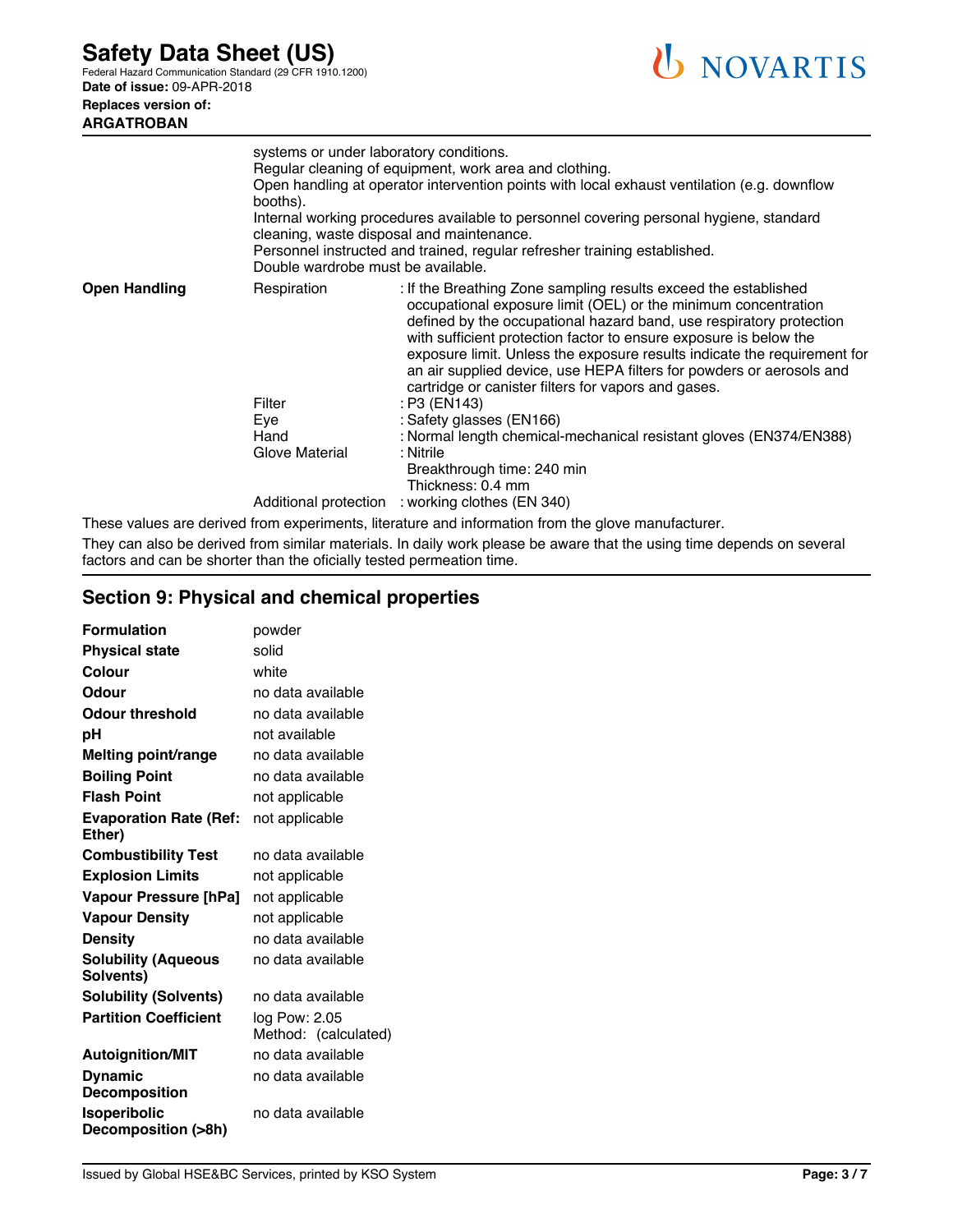Federal Hazard Communication Standard (29 CFR 1910.1200) **Date of issue:** 09-APR-2018 **Replaces version of: ARGATROBAN**



| <b>Viscosity</b>                    | not applicable                       |
|-------------------------------------|--------------------------------------|
| <b>Explosivity/Reactivity</b>       | no data available                    |
| <b>Test for self-heating</b>        | no data available                    |
| <b>Fire-promoting</b><br>properties | no data available                    |
| <b>Other information</b>            |                                      |
| <b>Dust Explosion</b>               | Minimum Ignition Energy: 90 - 100 mJ |

# **Specific Resistivity** 4 \* 10E14 Ohm m (humidity: 58 %, Temperature: 21 °C)

### **Section 10: Stability and reactivity**

| <b>Reaction products with None known</b><br>water |        |                   |
|---------------------------------------------------|--------|-------------------|
| Hvdrolvsis                                        | ٠<br>٠ | no data available |

#### *Possibility of hazardous reactions*

**Materials to avoid** strong oxidizing agents

#### *Conditions to avoid*

**Conditions to avoid** Keep away from open flames, hot surfaces and sources of ignition.

#### *Hazardous Decomposition Products*

| Hazardous                               | None, when used and handled as intended. |
|-----------------------------------------|------------------------------------------|
| <b>Decomposition</b><br><b>Products</b> |                                          |

# **Section 11: Toxicological information**

| <b>Acute Toxicity</b>        | $LD50:$ > 15000 mg/kg<br>Route: oral<br>Species: rat                                                        |
|------------------------------|-------------------------------------------------------------------------------------------------------------|
| <b>Irritation, Corrosion</b> | May cause irritation of the mucous membranes.                                                               |
|                              | Eyes non irritant                                                                                           |
|                              | Skin (Species: rabbit) non irritant                                                                         |
|                              | Eyes (Species: rabbit) non irritant<br>Method: OECD Guideline 405 (Acute Eye Irritation / Corrosion)        |
|                              | Skin (Species: rabbit) non irritant<br>Method: OECD Guideline 405 (Acute Eye Irritation / Corrosion)        |
| <b>Sensitisation</b>         | Skin (Species: mouse) not sensitizing<br>Method: OECD Guideline 429 (Skin Sensitisation - LLNA)             |
|                              | Skin (Species: mouse) not sensitizing<br>Method: OECD Guideline 406 (Skin Sensitisation)                    |
| <b>Mutagenicity</b>          | Negative (AMES-Test (reverse mutation assay))<br>in vitro                                                   |
|                              | Information from other sources (e.g. literature)                                                            |
|                              | Negative (Chromosome Aberration Study)                                                                      |
|                              | in vivo, Species: chinese hamster<br>Information from other sources (e.g. literature)                       |
|                              | Negative (Mammalian Cell Mutagenicity Test(HGPRT))<br>Information from other sources (e.g. literature)      |
|                              | Negative (Micronucleus Test)<br>in vivo, Species: mouse<br>Information from other sources (e.g. literature) |
|                              | Negative (Unscheduled DNA Synthesis)                                                                        |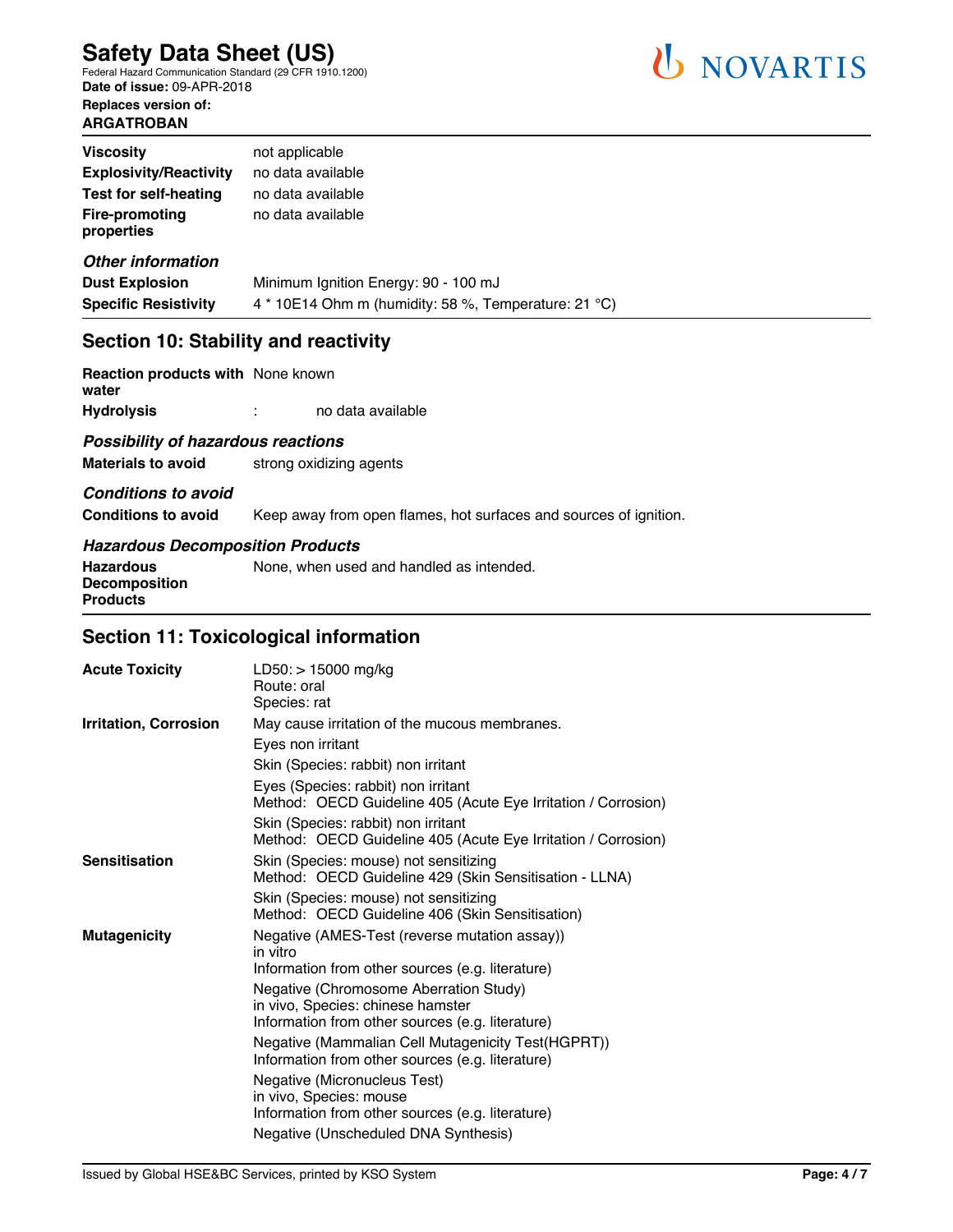Federal Hazard Communication Standard (29 CFR 1910.1200) **Date of issue:** 09-APR-2018

**Replaces version of: ARGATROBAN**



|                              | in vitro<br>Information from other sources (e.g. literature)                                                                                                                    |
|------------------------------|---------------------------------------------------------------------------------------------------------------------------------------------------------------------------------|
|                              | Negative (Unscheduled DNA Synthesis)                                                                                                                                            |
|                              | in vivo                                                                                                                                                                         |
|                              | Information from other sources (e.g. literature)                                                                                                                                |
|                              | Negative with and without metabolic activation (AMES-Test (reverse mutation assay))<br>in vitroCell: Strains of Salmonella typhimurium and Escherichia coli.                    |
|                              | Negative (Chromosome Aberration Study)<br>in vitroCell: Chinese hamster ovary (CHO) cells                                                                                       |
|                              | Negative (Micronucleus Test)<br>intravenous, Species: mouse, Cell: Bone marrow                                                                                                  |
| <b>Chronic Effects</b>       | no data available                                                                                                                                                               |
|                              | Minimal toxicity - reversible (Repeated Dose Toxicity (chronic Toxicity))<br>$NOAEL: = 9 mg/kg/d$<br>Route: intravenous<br>Species: rat, Organ: Blood<br>Duration: $= 6$ months |
|                              | No findings (Repeated Dose Toxicity (subacute study))<br>$NOEL: = 30$ mg/kg/d<br>Route: intravenous<br>Species: dog                                                             |
|                              | Duration: $= 28$ days                                                                                                                                                           |
|                              | No findings (Repeated Dose Toxicity (subacute study))<br>$NOEL: = 60$ mg/kg/d<br>Route: intravenous<br>Species: dog<br>Duration: $= 1$ months                                   |
|                              | Slight toxicity - reversible (Repeated Dose Toxicity (chronic Toxicity))<br>$NOAEL: = 1 mg/kg/d$<br>Route: intravenous                                                          |
|                              | Species: dog<br>Duration: $= 6$ months                                                                                                                                          |
| <b>Reproduction Toxicity</b> | (Embryo-Fetal Development)<br>NOAEL: 27 mg/kg/d<br>Route: intravenous                                                                                                           |
|                              | Species: rat                                                                                                                                                                    |
|                              | (Embryo-Fetal Development)<br>NOAEL: 10.8 mg/kg/d<br>Route: intravenous<br>Species: rabbit                                                                                      |
|                              | (Effect on fertility.)<br>NOAEL: 27 mg/kg/d<br>Route: intravenous<br>Species: rat                                                                                               |
|                              | NO FERTILITY EFFECTS (Fertility and early Embryonic Development)<br>NOEL: 9 mg/kg/d<br>Route: intravenous<br>Species: rat                                                       |
|                              | Negative (Embryo-Fetal Development)<br>Route: intravenous<br>Species: rat                                                                                                       |
|                              | No Teratogenicity (Embryo-Fetal Development)<br>NOEL: 0.5 mg/kg/d<br>NOEL: 1 mg/kg/d<br>Route: intravenous<br>Species: rabbit                                                   |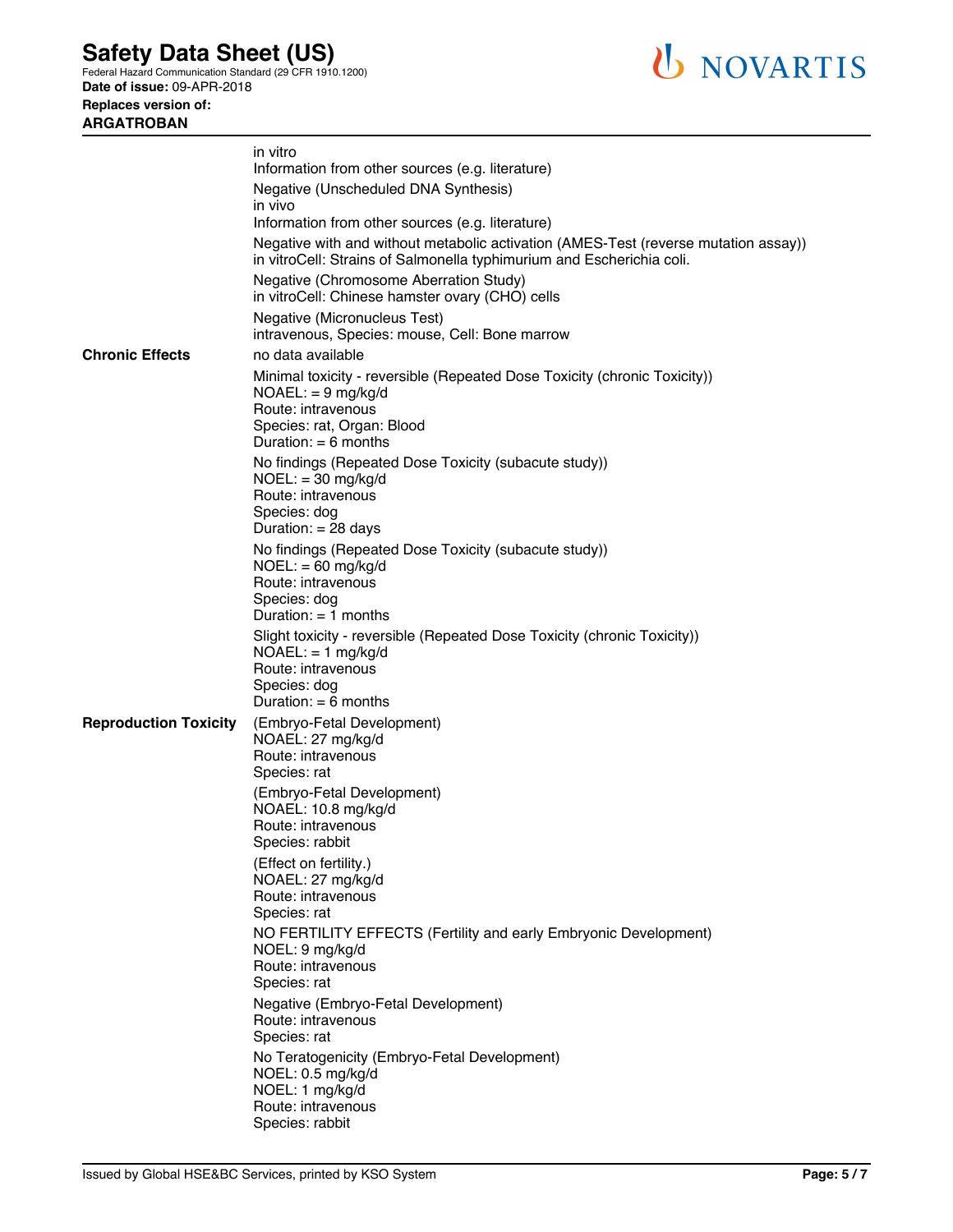Federal Hazard Communication Standard (29 CFR 1910.1200) **Date of issue:** 09-APR-2018 **Replaces version of: ARGATROBAN**



Maternal toxicity (Peri- and Postnatal Development) NOEL: 9 mg/kg/d Route: intravenous Species: rat

#### *Toxicological Hazard Classification*

| <b>Acute Toxicity (oral):</b>                            | not classified   |  |
|----------------------------------------------------------|------------------|--|
| <b>Acute Toxicity (dermal): not classifiable</b>         |                  |  |
| <b>Acute Toxicity</b><br>(inhalation):                   | not classifiable |  |
| Eye Corrosion /<br>Irritation:                           | not classified   |  |
| <b>Skin Corrosion /</b><br>Irritation:                   | not classified   |  |
| <b>Respiratory sensitizer</b>                            | not classifiable |  |
| Skin sensitizer:                                         | not classified   |  |
| Germ cell mutation:                                      | not classified   |  |
| Carcinogenicity:                                         | not classifiable |  |
| <b>Reproductive toxicity:</b>                            | not classified   |  |
| Specific organ toxicity<br>(single dose), not<br>lethal: | not classifiable |  |
| Specific organ toxicity<br>(repeated exposure):          | not classifiable |  |
| <b>Aspiration Hazard:</b>                                | not applicable   |  |

### *Carcinogenicity listing*

**Public Lists (International)** International Lists: Not Listed

# **Section 12: Ecological information**

| <b>Ecotoxicity Summary</b>                        | Avoid release to the environment.<br>Bioaccumulation in water organisms is not likely based on the n-octanol/water partition<br>coefficient (log Pow $<$ 3.0). |
|---------------------------------------------------|----------------------------------------------------------------------------------------------------------------------------------------------------------------|
| <b>Fish acute toxicity</b>                        | $EC50:$ > 100 mg/l<br>NOEC: 100 mg/l<br>Species: rainbow trout (salmo gairdneri, oncorhynchus mykiss)<br>Exp. time: 96 hours                                   |
| <b>Aquatic invertebrate</b><br>acute toxicity     | NOEC: 5.6 mg/l<br>EC50: 52 mg/l<br>Species: daphnia magna (water flea)<br>Exp. time: 48 hours                                                                  |
| <b>Algae Toxicity</b>                             | $EC50:$ > 100 mg/l<br>NOEC: 100 mg/l<br>Species: Scenedesmus subspicatus<br>Exp. time: 72 hours                                                                |
| <b>Bacterial Respiration</b><br><b>Inhibition</b> | NOEC: 1000 mg/l<br>$IC50:$ > 1000 mg/l<br>Species: activated sludge<br>Exp. time: 3 hours<br>Nominal values                                                    |
| <b>Biological Elimination</b>                     | Degradation: 10 % (DOC)<br>Little or no biodegradation<br>Method: ECT-OECD 302B (Zahn-Wellens mod.by ECT)                                                      |